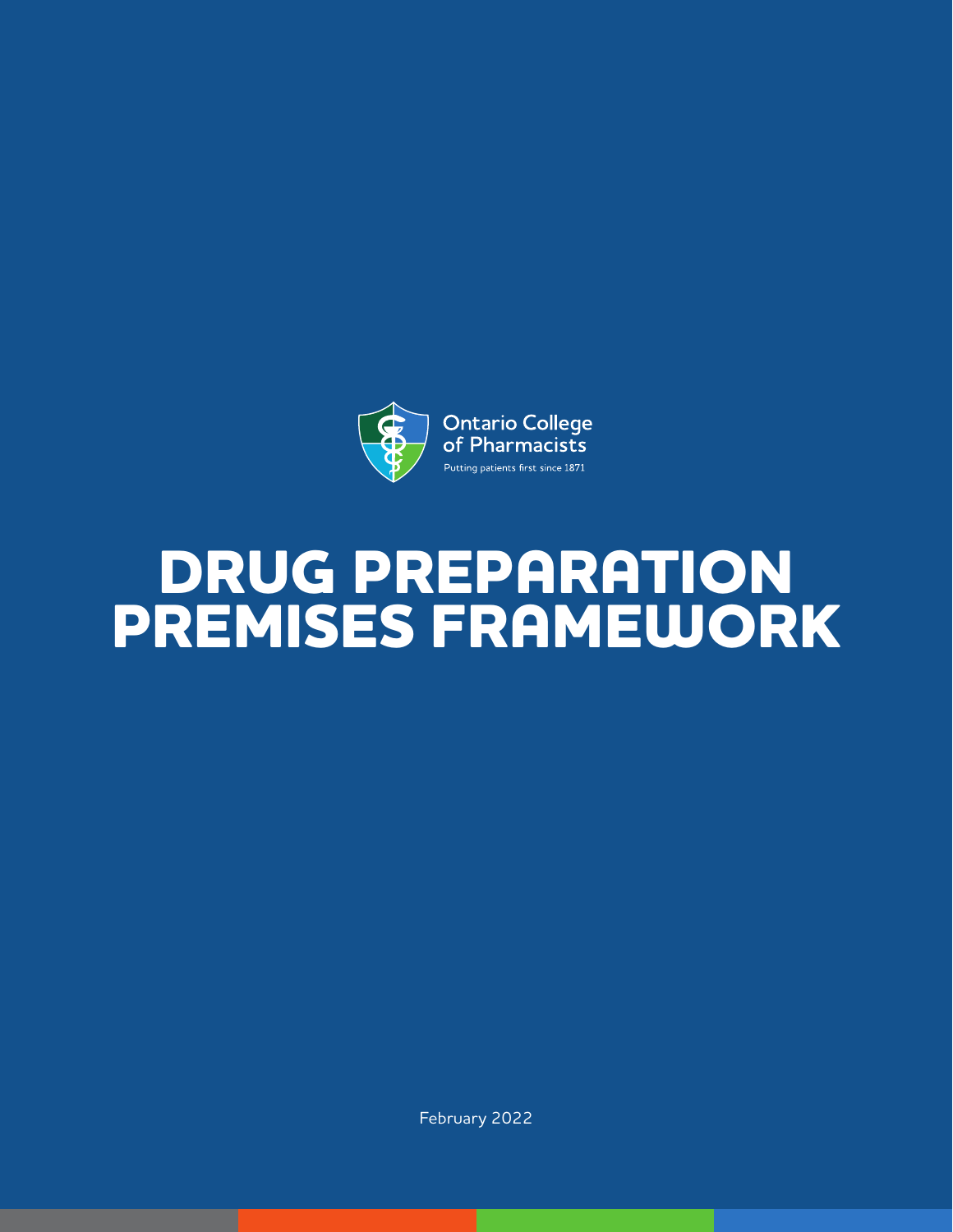# **Drug Preparation Premises Framework**

# **Background**

On May 15, 2013 the Ontario government announced a regulation authorizing the Ontario College of Pharmacists (the College, OCP) to inspect drug preparation premises (DPP) where pharmacists and pharmacy technicians engage in or supervise drug preparation activities. These **[regulations](https://www.ontario.ca/laws/regulation/940202#BK51)** were initially drafted to address a gap in regulatory oversight that was identified as a result of the March 2013 allegations of under-dosing of chemotherapy drugs to Ontario and New Brunswick hospital patients. These regulations were drafted along with changes to the *[Public Hospitals Act](https://www.ontario.ca/laws/statute/90p40)* which restricted where a hospital is able to purchase drugs**[1](#page-10-0)**

A DPP is defined as any place where a member**[2](#page-10-0)** engages in drug preparation activities, or where drug preparation activities take place that a member supervises, but does not include,

- a) a pharmacy in respect of which a valid certificate of accreditation has been issued under the *Drug and Pharmacies Regulation Act*,
- b) a premises in respect of which a valid establishment license has been issued under the *Food and Drugs Act* (Canada), or
- c) a hospital or a health or custodial institution approved or licensed under any general or special Act**[3](#page-2-0)**.

Drug preparation activities are considered to be reconstituting, diluting or otherwise preparing a drug or combining, admixing or mixing together two or more substances, at least one of which is a drug, to create a final product for the purposes of the sale or provision to another person, other than pursuant to or in anticipation of a prescription.**[4](#page-10-0)**

DPPs engage in drug preparation activities that can be described as non-sterile compounding and/ or sterile compounding of non-hazardous and/or hazardous preparations. They provide preparations to a variety of facilities such as: hospitals, prescriber offices, ambulatory care clinics, veterinarians and community pharmacies.

The College does not accredit DPPs as it does community or hospital pharmacies. The regulations**[5](#page-10-0)** allow the College to inspect DPPs, initially as part of a new DPP notification process. Registrants of the College are required to notify the College in writing if they will be engaging or supervising drug preparation activities at a DPP or in connection with the DPP. The completion of the **[Notification to](https://www.ocpinfo.com/wp-content/uploads/2019/03/Notification-Form-for-Drug-Preparation-Premises.pdf)  [Engage in or Supervise Drug Preparation Activities](https://www.ocpinfo.com/wp-content/uploads/2019/03/Notification-Form-for-Drug-Preparation-Premises.pdf)** form will initiate the inspection process of a new potential DPP. A DPP that has two or more members engaged or supervising drug preparation activities at or in connection with a DPP, shall designate one member the designated member for the DPP and shall immediately notify the College of the designated member's identity**[6](#page-10-0)**. The designated member will be the contact for all communications between OCP and the DPP.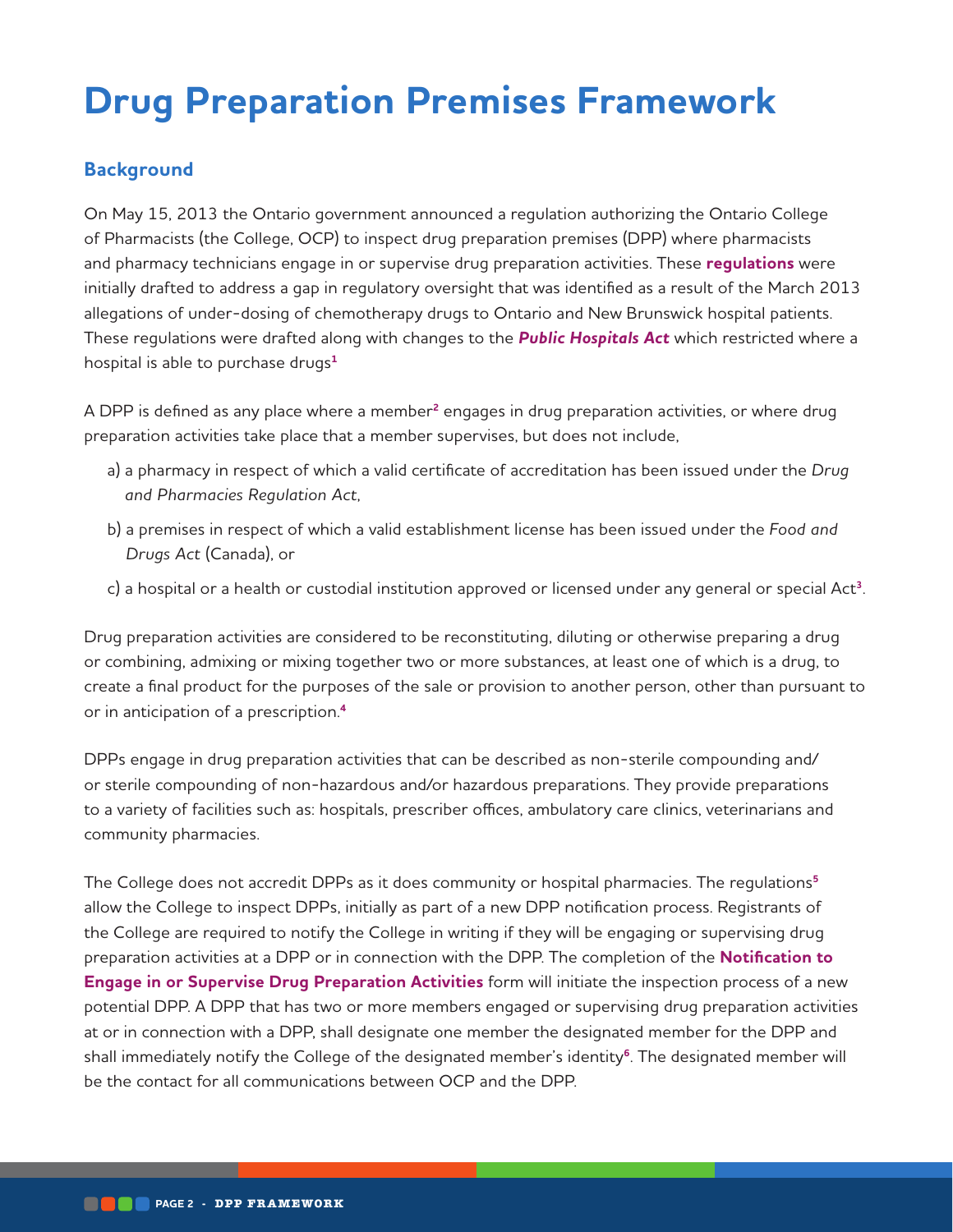<span id="page-2-0"></span>The College inspects the DPP operations against the OCP **[DPP Inspection Criteria](https://www.ocpinfo.com/library/practice-related/download/DPP%20Inspection%20Criteria.pdf)**; the criteria are founded on the current legislation and established compounding standards of practice. The DPP Committee considers all matters relating to the operation of DPPs in Ontario. The DPP Committee, whose membership is the same as the Accreditation Committee of the College, review the findings of the DPP assessment and determines an outcome. Following an inspection there are three potential outcomes: pass, pass with conditions and fail. The College inspects DPPs annually after the initial assessment and more often if, in the opinion of the College it is necessary or as ordered by the DPP Committee. Only those facilities that have been assessed and have met the specified criteria are entitled to operate in the province. The results of a DPP inspection are posted on the public register on the College website.

The DPP framework provides three guiding principles that a DPP and registrants should adhere to, to ensure an environment and culture that promotes patient, compounding personnel and healthcare provider safety.

Three guiding principles of the DPP Framework:

- 1. Patient-centered outcomes
- 2. Safety-centred care
- 3. Professional accountability

## **Introduction**

The compounding of medications has always been an integral part of the practice of pharmacy. While compounded preparations can provide an important treatment option(s) for patients, the act of compounding is not without risk. Compounding a drug is recognized as a Controlled Act in Ontario by the *Regulated Health Professions Act***[7](#page-10-0)**.

Compounding can include preparing non-sterile preparations for topical use to complex sterile preparations for intravenous use or sterile ophthalmic preparations. Some examples of sterile preparations include the following types of medication: nasal inhalation solutions, respiratory therapy solutions, solutions for live organ and tissue or graft baths, injections (i.e. intramuscular, intravenous, intrathecal, intradermal, subcutaneous etc.), irrigation solutions for wounds and body cavities (i.e. thoracic, spinal, abdominal, pelvic), ophthalmic drops and ointments, otic drops for intratympanic administration, parenteral nutrition, dialysis solution, allergen extracts, topical preparations (where sterility is essential i.e. patients with burns) and radiopharmaceuticals.**[8](#page-10-0)**

"The provision of high-quality compounded preparations does not just happen—it is the intentional outcome of structures and processes that are deliberately designed, organized, and executed. It is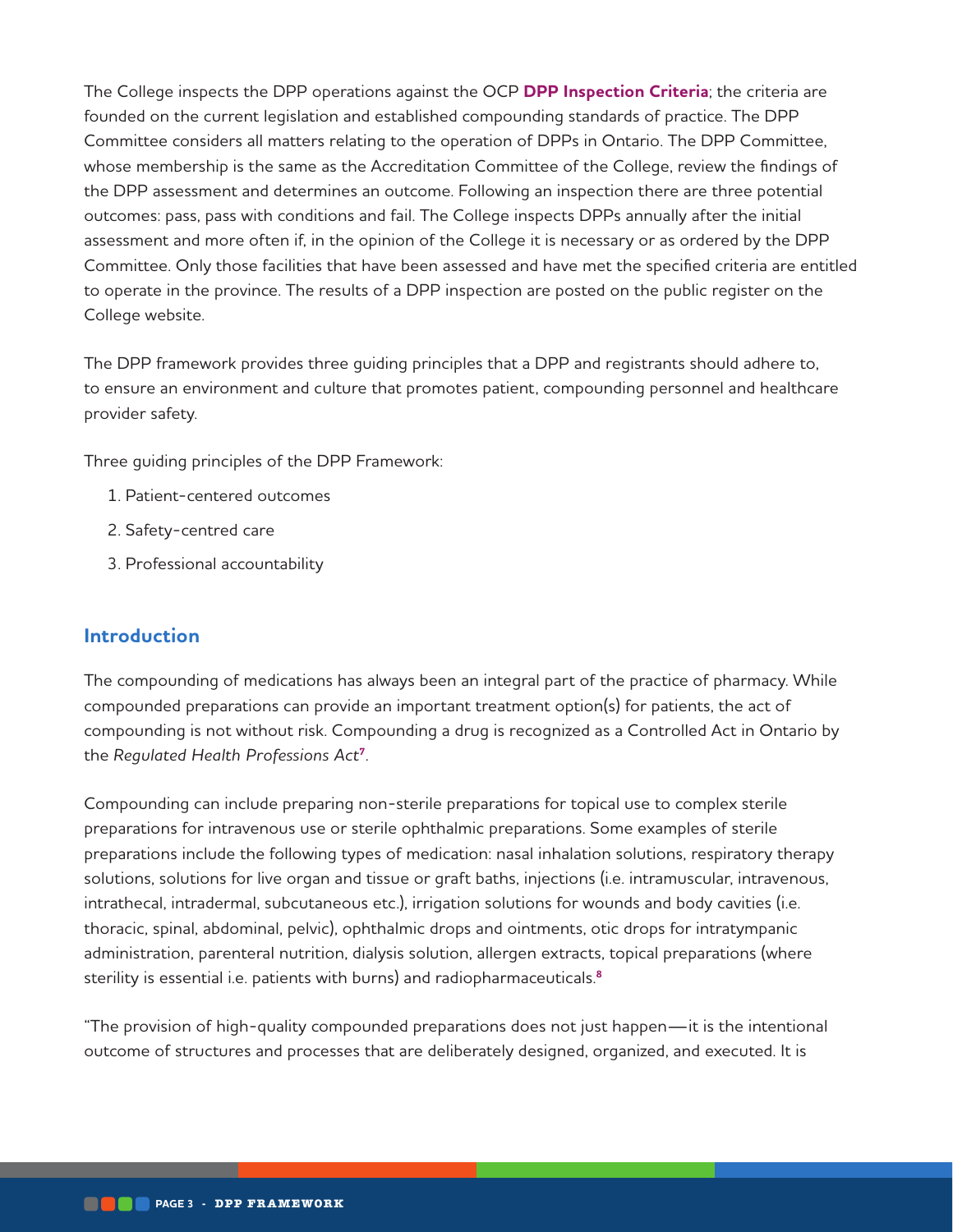founded on good science and a quality management framework, drawing on how people, supplies and equipment, processes, and the physical environment influence preparation quality."**[9](#page-10-0)**

It is critical that DPPs have the necessary infrastructure (policies, procedures, facilities, equipment, and quality assurance programs) and compliance to ensure safe and quality compounded preparations. The quality and components in a final preparation cannot be verified through mere physical examination, for example viewing the final preparation. Compounded preparations may have quality issues such as: microbial contamination, excessive bacterial endotoxins, fungal contamination, and variability in the intended strength (sub-potent active ingredient or super-potent active ingredient), chemical & physical contaminants and ingredients of inappropriate quality. Pharmacy professionals can learn from unfortunate compounding errors that have occurred, been investigated, analyzed and follow the subsequent recommendations by investigators such as ISMP and/or professional bodies.

Registrants who decide to outsource preparations from a DPP must perform their own due diligence in selecting a DPP**[10](#page-10-0)**. A distinction to note, the College inspects the operational processes of a DPP; the College does not approve the formulation or Beyond-Use-Date (BUD), inspect or test the preparations compounded by the DPP. The customer is responsible for ensuring that the vendor meets their explicit pharmaceutical requirements for the provision of their desired preparations. The registrants at the DPP will be held accountable for the compounded preparations that are provided to their customers.

#### **Purpose**

The purpose of this framework is to provide information and clarity regarding DPP services, legislative and practice requirements of a DPP. The three guiding principles inform DPPs and registrants of what is required to provide an environment and culture that promotes patient, compounding personnel and healthcare provider safety.

## **DPP Framework Guiding Principles**

The three guiding principles are rooted in the **[DPP Assessment Criteria](https://www.ocpinfo.com/library/practice-related/download/DPP%20Inspection%20Criteria.pdf)** and professional accountabilities of registrants to promote safety for patients, personnel and healthcare providers.

- **1. Patient-centered outcomes**
- **2. Safety-centered care**
- **3. Professional accountability**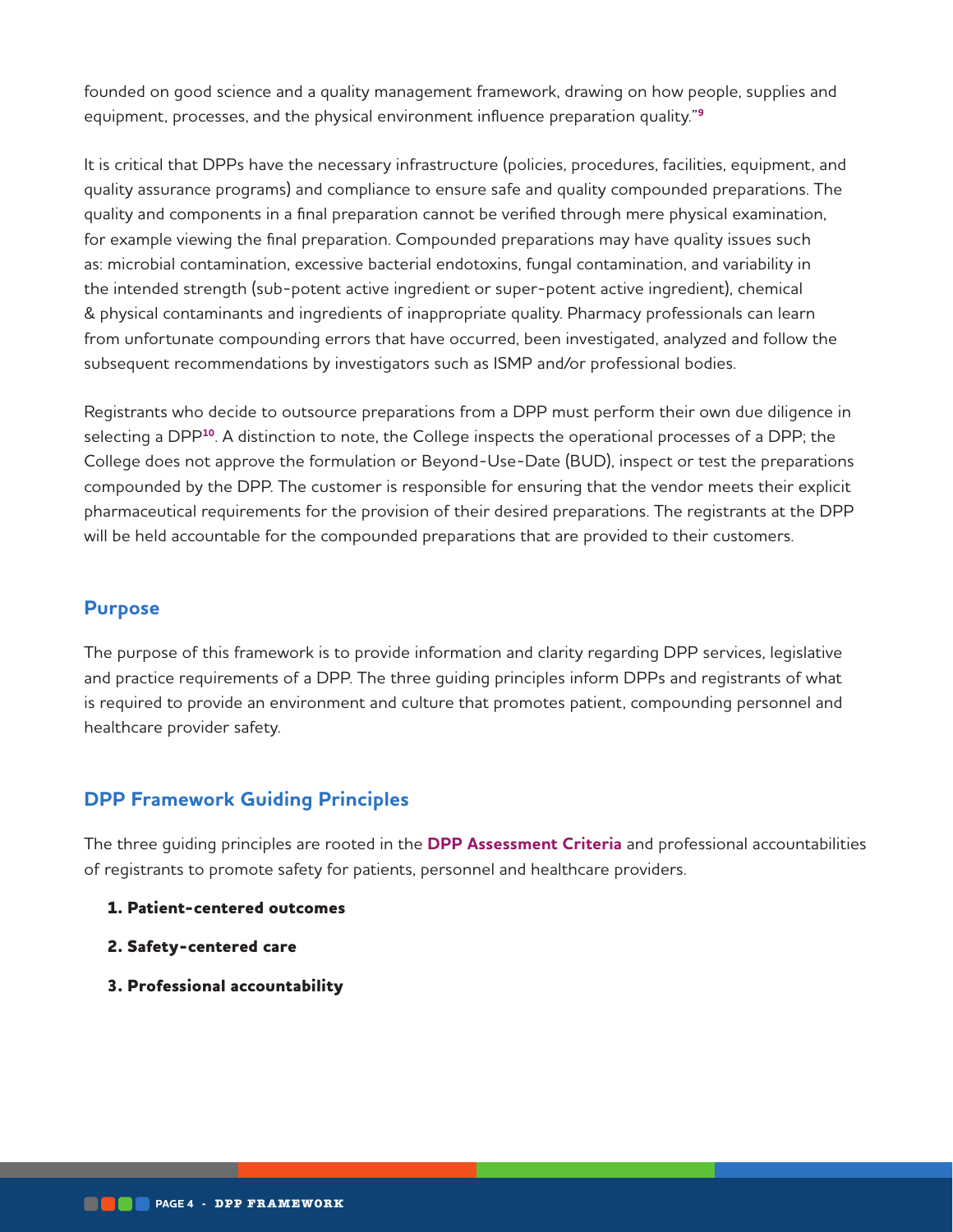#### **1. Patient-centered outcomes**

DPPs play an important role in enabling the patient's access to quality specialty compounded preparation. While DPPs do not have direct contact with the patient who receives the compounded preparations, they must be mindful that a patient ultimately receives their compounded preparation. The ultimate goal of the DPP preparations is to have the patient achieve the desired outcomes from their medications.

*Example of a DPP sterile non-hazardous preparation: Potassium phosphate 15 mmol (phosphate) in 250 mL sodium chloride 0.9% for infusion to correct the patient's electrolytes with a positive outcome.*

*Example of a DPP sterile hazardous preparation: Cyclophosphamide 1 g in a 100 mL sodium chloride 0.9% minibag to be administered by to treat oncology patients with positive outcome.* 

To enable compounding personnel to provide the delivery of safe and effective patient-centered outcomes, a DPP must meet the inspection criteria, which includes:

- Compounding preparations according to evidence-based practices
- Having a quality risk management program
- Having a safe and effective workflow design
- Providing staff with the appropriate tools and resources
- Having thorough documentation processes
- Initiating practice improvements when deficiencies are identified
- Having a quality improvement process where errors are detected and corrected
- Being properly resourced with sufficient qualified staffing
- Having an emergency preparedness plan and business continuity plan to ensure continuity and minimize the potential for risk of interruptions in patient care due to unforeseen circumstances

#### **2. Safety-centered care**

Meeting the OCP DPP inspection criteria will ensure that the DPP has the required infrastructure, facilities, policies and procedures, quality assurance program and employee adherence to processes to ensure safe and quality preparations. The registrant will be held accountable for the integrity of the preparation, for example: concentration claims, stability and contamination-free. Inappropriate compounding practices can put employees and patients at risk for harmful outcomes.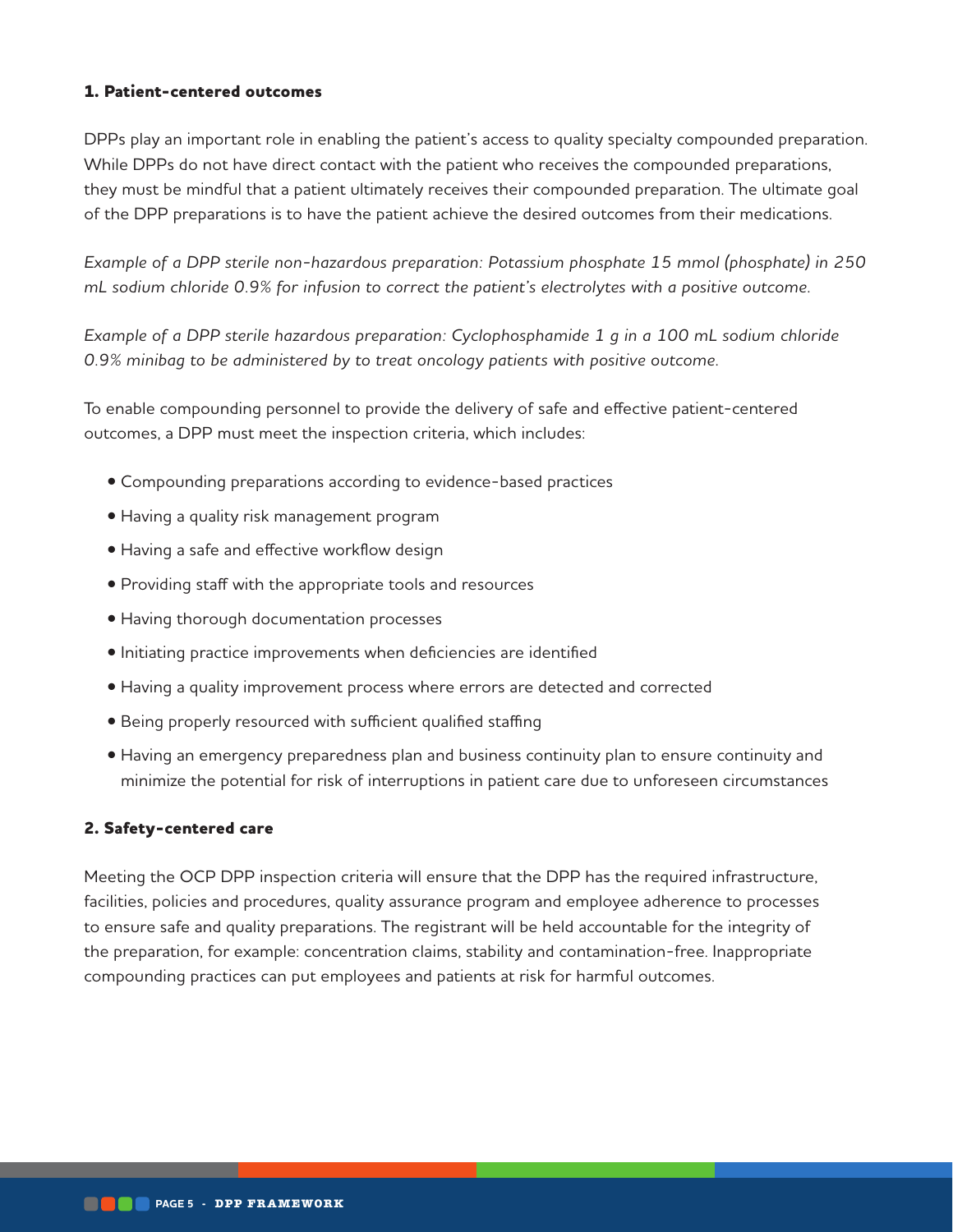To provide safety-centered compounding, the following are a few examples of what a DPP must have in place:

- a) Compounding personnel must be able to consult a variety of up-to-date references to safely compound preparations. As a minimum, a DPP must have available the most recent editions of the following:
	- *Standards, guidelines and policies of the College*
	- *Trissel's "Handbook on injectable drugs"*
	- *Relevant chapters of the United States Pharmacopeial Convention (USP) including Chapters 795, 797 and 800*
- b) The inspection criteria state that the DPP should have written policies and procedures governing how a Beyond-Use Date (BUD) is determined for all compounded preparations. The National Association of Pharmacy Regulatory Authorities (NAPRA) states that the BUD, "must not exceed the earliest of the dates established by the following two criteria: expiration date based on chemical and physical stability according to reference texts and storage time related to risk of microbial contamination".**[11](#page-10-0)** In summary, the BUD is based on chemical stability and microbial sterility. BUDs should be conservative and not based on word of mouth or extrapolation. The DPP will be held accountable to ensure that the BUD is evidence based.

*Example: Where a stability study is done with a drug at a specific concentration (i.e. 1 mg/mL) in a specific vehicle (Vehicle A)* 

*Extrapolation to another concentration (i.e. 20 mg/mL in Vehicle A) without any consideration of the outcome on the stability- should not occur OR*

*Extrapolation to another vehicle (i.e. 1 mg/mL in Vehicle B) without any consideration of the outcome on the stability- should not occur*

Evidence for determining the chemical stability should reference literature (i.e. package insert, references such as *Trissel's Clinical Pharmaceutics Database* or *King Guide to Parenteral Admixtures*, and stability studies published in peer reviewed journals) to obtain relevant stability, compatibility, and degradation information regarding the drug or its congeners. Literature and data indicating drug-specific and general stability should be consulted, consideration to the nature of the drug and its degradation mechanism, the container in which it is packaged, the expected storage conditions, and the intended duration of therapy must all be considered. BUDs should be reviewed periodically to ensure they are still appropriate due to new information (i.e. new published information, complaints or recalls).

BUD requirements are also based on the microbial risk level of the preparation being compounded. DPP personnel should determine the risk-level based on the risk of contamination due to complexity of the preparation, environment, types of ingredients and other processing procedures. Compounded sterile products prepared from non-sterile ingredients or components (i.e. beakers, vials) are always considered high risk. Professional judgment is required for other situations.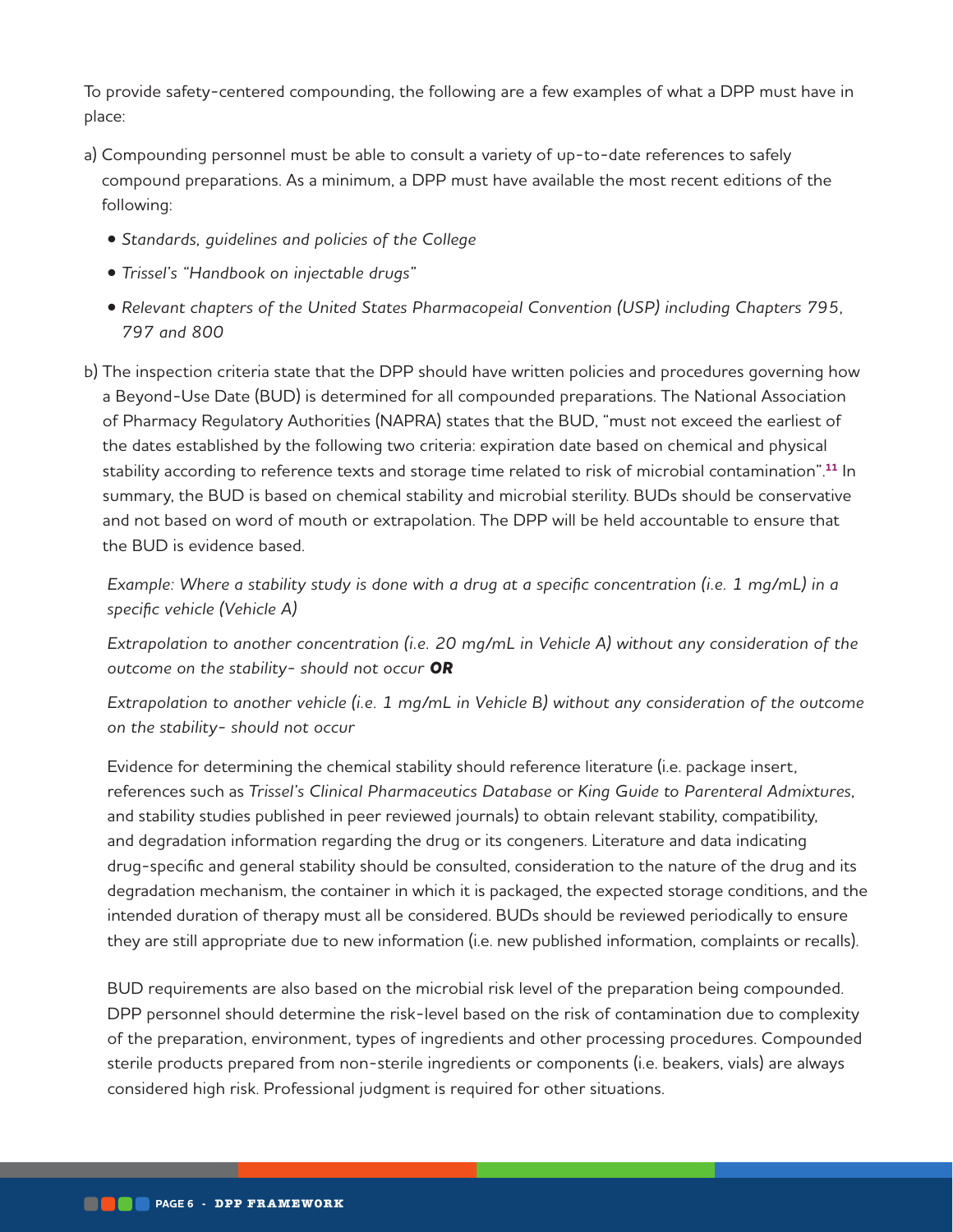- c) DPPs must perform a variety of risk assessments related to sterile and non-sterile drug preparation activities and document such activities. A risk assessment must be undertaken to identify the appropriate level of requirements to minimize contamination of each compounded product and to provide adequate protection for staff. The College will be requesting evidence of completed risk assessments for non-sterile and sterile preparations.
- d) Sterility testing of preparations compounded using aseptic technique is an important quality check. The College will be reviewing evidence that a sterility test via membrane filtration and bacterial endotoxin test have been performed for:
	- i) High risk preparations in the following situation(s):
		- When sterile preparations are compounded in batches over 25 identical units
		- When there has been more than 12 hours of exposure time at a temperature between 2 and 8  $^{\circ}$ C before sterilization
		- When there has been more than 6 hours of exposure time at a temperature above 8  $^{\circ}$ C before sterilization
	- ii) Compounded sterile preparations that have an extended BUD. The College will be seeking evidence that a validated sterility test has been performed and that there is acceptable stability data to support the extended BUD.
- e) The College will review the documentation for a comprehensive quality assurance program, that minimally contains:
	- Glove Fingertip Sampling (GFS) and media fill tests performed under real compounding conditions
	- Sterile preparations that are compounded in compliance with procedures
	- Verification of equipment, controlled areas, processes and final preparations
	- Documentation of processes
- f) Evidence of a robust environmental monitoring program will be reviewed by the College. The program should include: that room pressure(s) must be measured continuously (and include an alarm system to notify personnel of deviations) to ensure that differential pressures between controlled areas are kept constant, temperature readings of sterile compounding areas (ISO 7 and 8 areas) must be verified and documented at least once a day, and include a sampling plan (for controlled areas and PEC) for viable, non-viable and surface particles to be completed minimally every six months and monitoring humidity.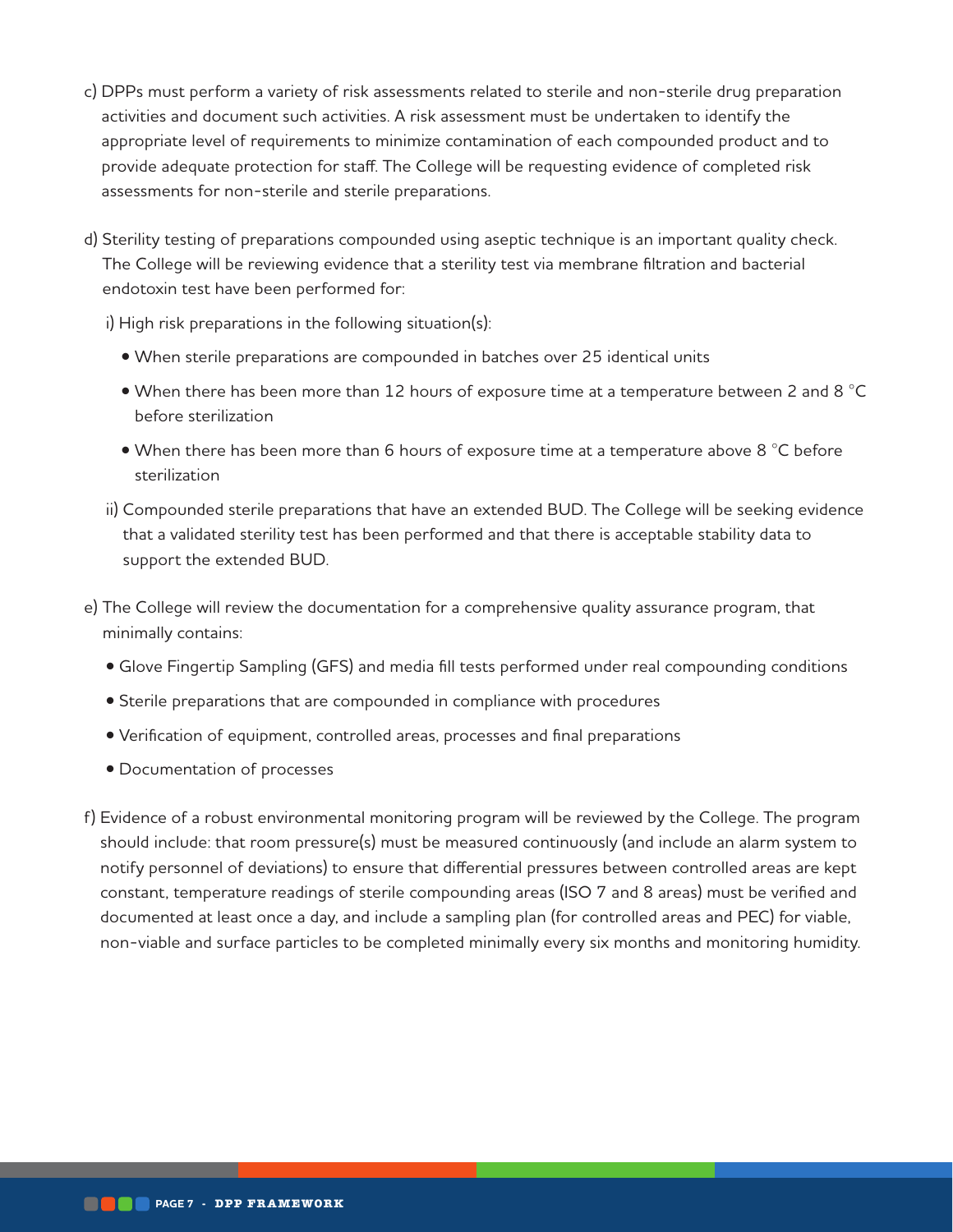- g) The College will inspect the labeling of final compounded preparation(s) to ensure they meet the following standards of practice:
	- **[NAPRA Model Standards for Pharmacy Compounding of Hazardous Sterile Preparations](https://napra.ca/general-practice-resources/model-standards-pharmacy-compounding-hazardous-sterile-preparations)** and **[NAPRA Model Standards for Pharmacy Compounding of Non-Hazardous Sterile Preparations](https://napra.ca/general-practice-resources/model-standards-pharmacy-compounding-non-hazardous-sterile-preparations)** (Section 6.6.7)
	- **[NAPRA Model Standards for Pharmacy Compounding of Non-Sterile Preparations](https://napra.ca/general-practice-resources/model-standards-pharmacy-compounding-non-sterile-preparations)** (Section 6.7)
- h) For increased safety, the DPP should give consideration to **[ISMP TALLman lettering](https://www.ismp-canada.org/download/TALLman/TALLman_lettering.pdf)**, **[ISMP Safety](https://www.ismp-canada.org/ISMPCSafetyBulletins.htm)  [Bulletins](https://www.ismp-canada.org/ISMPCSafetyBulletins.htm)**, **[Good Label and Packaging Practices](https://www.ismp-canada.org/labelpackage/) for Prescription Drugs** (a Health Canada and ISMP guide); all can be found at the **[ISMP Canada](https://www.ismp-canada.org/index.htm)** website.
- i) The College will be inspecting the DPP to ensure that it meets having a secure, reliable and environmentally controlled (e.g. cold chain maintained) storage and transportation of the compounded preparations.
- j) The College should not find evidence of the compounding of drugs that have been removed from the market due to safety reasons or preparations that are known to be difficult to compound. Consideration should be given to resources such as: Health Canada's website**[-Recalls and Safety Alerts for Health](https://healthycanadians.gc.ca/recall-alert-rappel-avis/index-eng.php?cat=3)  [Products](https://healthycanadians.gc.ca/recall-alert-rappel-avis/index-eng.php?cat=3)** and **[FDA 503 Bulk Substances List](https://www.fda.gov/drugs/human-drug-compounding/bulk-drug-substances-used-compounding-under-section-503b-fdc-act)** .

#### **3. Professional accountability**

Pharmacists and pharmacy technicians as registrants of the College have professional accountabilities and responsibilities to uphold. Registrants may be employed at a DPP, supervising a DPP or involved in the purchase of preparations from a DPP. Registrants are required to adhere to the legislation, College policies and Code of Ethics and those who do not adhere may be subject to discipline by the College. Registrants of the College are responsible for the compounding of DPP preparations and further manipulations of such performed by registrants. For example: *Registrant at DPP compounds "Sterile Preparation "A" 10 mg/mL (100 mL) and Registrant at hospital, manipulates the DPP prepared Sterile Preparation "A", by further adding Drug "B" to the preparation.*

3.1. Registrants have a professional accountability to ensure that they adhere to all federal and provincial legislation, College policies, guidance and the Code of Ethics.

The following are examples:

- a) Federal Acts and Regulations, examples below:
	- **[Controlled Drugs and Substances Act](https://laws-lois.justice.gc.ca/eng/acts/c-38.8/)**
	- **[Food and Drugs Act](https://laws-lois.justice.gc.ca/eng/acts/f-27/)**
	- **[Food and Drugs Regulations](https://laws-lois.justice.gc.ca/eng/regulations/c.r.c.%2C_c._870/index.html)**
	- **[Personal Information Protection Electronic Document Act \(PIPEDA\)](https://www.priv.gc.ca/en/privacy-topics/privacy-laws-in-canada/the-personal-information-protection-and-electronic-documents-act-pipeda/)**
	- **[Privacy Act](https://laws-lois.justice.gc.ca/ENG/ACTS/P-21/index.html)**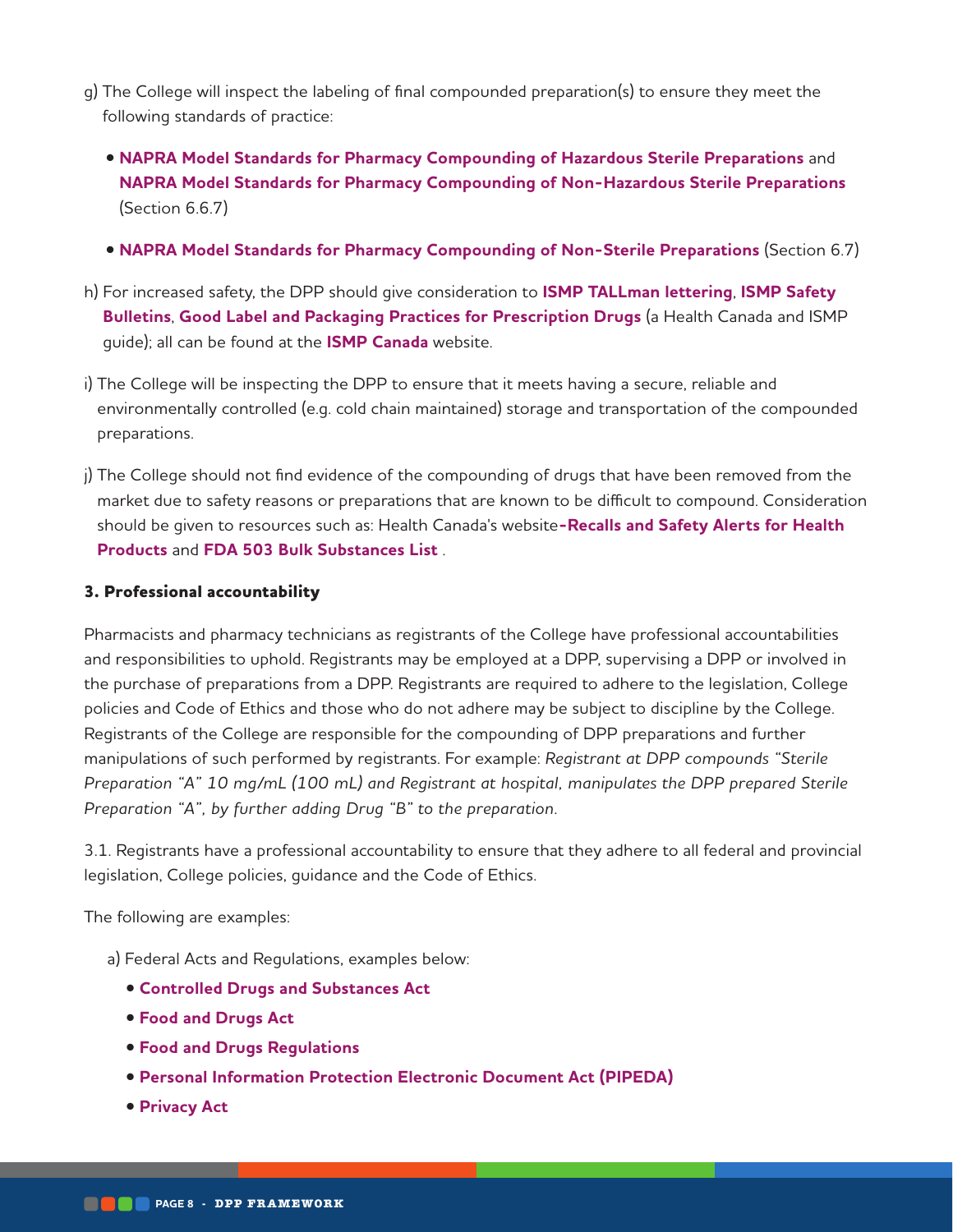- b) Provincial Acts and Regulations, examples below:
	- **[Drug and Pharmacies Regulation Act \(DPRA\)](https://www.ontario.ca/laws/statute/90h04)**
	- **[Pharmacy Act, 1991](https://www.ontario.ca/laws/statute/91p36)**
	- **[Regulated Health Professions Act, 1991, S.O. c. 18](https://www.ontario.ca/laws/statute/91r18)**

c) Health Canada policies, example below:

**• [Policy on Manufacturing and Compounding Drug Products in Canada, POL-0051](https://www.canada.ca/en/health-canada/services/drugs-health-products/compliance-enforcement/good-manufacturing-practices/guidance-documents/policy-manufacturing-compounding-drug-products.html)**

d) College policies, guidelines and the **[OCP Code of Ethics](https://www.ocpinfo.com/library/council/download/CodeofEthics2015.pdf)**, examples below:

- **[Guideline: Documentation](https://www.ocpinfo.com/regulations-standards/practice-policies-guidelines/documentation-guidelines/?hilite=%27documentation%27)**
- **[Guideline: Extending the Beyond-Use Dates for Sterile Preparations](https://www.ocpinfo.com/regulations-standards/practice-policies-guidelines/extending-beyond-use-dates-guideline/?hilite=%27extending%27%2C%27bud%27)**

e) Standards of practice, best practices, examples below:

- **[NAPRA Model Standards of Practice for Canadian Pharmacists](https://www.ocpinfo.com/wp-content/uploads/2022/03/NAPRA-Model-Standards-of-Practice-for-Pharmacists.pdf)**
- **[NAPRA Model Standards of Practice for Canadian Pharmacy Technicians](https://www.ocpinfo.com/wp-content/uploads/2022/03/NAPRA-Model-Standards-of-Practice-for-Pharmacy-Technicians.pdf)**
- **[NAPRA Model Standards for Pharmacy Compounding of Hazardous Sterile Preparations](https://napra.ca/general-practice-resources/model-standards-pharmacy-compounding-hazardous-sterile-preparations)**
- **[NAPRA Model Standards for Pharmacy Compounding of Non-Hazardous Sterile Preparations](https://napra.ca/general-practice-resources/model-standards-pharmacy-compounding-non-hazardous-sterile-preparations)**
- **[NAPRA Model Standards for Pharmacy Compounding of Non-Sterile Preparations](https://napra.ca/general-practice-resources/model-standards-pharmacy-compounding-non-sterile-preparations)**

f) Guidance documents, example below:

**• [NAPRA Guidance Document for Pharmacy Compounding of Non-sterile Preparations](https://napra.ca/general-practice-resources/guidance-document-pharmacy-compounding-non-sterile-preparations)**

g) Registrants should consider these supplemental resources:

- Canadian Society of Hospital Pharmacists (CSHP) website: **[www.cshp.ca](http://www.cshp.ca)**
- CSHP official publication, for purchase **[CSHP: Compounding Guidelines for Pharmacies \(2014\)](https://cshp.ca/compounding-guidelines-pharmacies)**
- USP® website: **[www.usp.org](https://www.usp.org/)**
	- **[USP Chapter 795 Pharmaceutical Compounding Non-Sterile Preparations](https://www.usp.org/compounding/general-chapter-795)**
	- **[USP Chapter 797 Pharmaceutical Compounding Sterile Preparations](https://www.usp.org/compounding/general-chapter-797)**
	- **[USP Chapter 800 Pharmaceutical Compounding Hazardous Drugs](https://www.usp.org/sites/default/files/usp/document/our-work/healthcare-quality-safety/general-chapter-800.pdf)**
- U.S. Food and Drug Administration (FDA) website: **[www.fda.gov](http://www.fda.gov)** (i.e. Human Drug Compounding, Information for Outsourcing Facilities)
	- **[FDA Compounding Laws & Policies](https://www.fda.gov/drugs/human-drug-compounding/compounding-laws-and-policies)**

**• [National Institute for Occupational Safety and Health \(NIOSH\), NIOSH List of Antineoplastic](https://www.cdc.gov/niosh/docs/2016-161/default.html)  [and other Hazardous Drugs in Health Care Settings \(2016\)](https://www.cdc.gov/niosh/docs/2016-161/default.html)**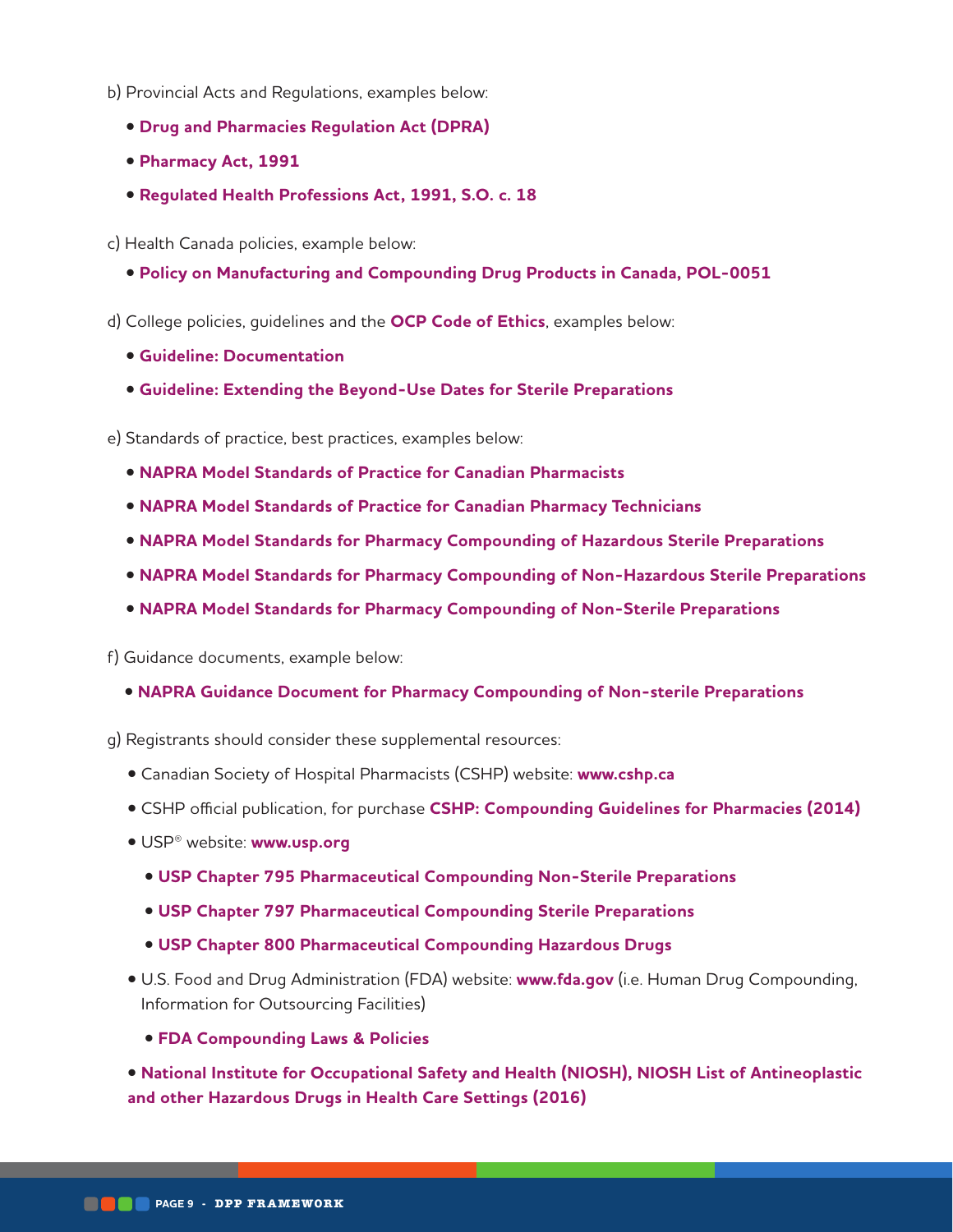- 3.2 Responsibilities of Registrants employed at a DPP include:
	- a) The registrant who will be engaging or supervising drug preparation activities at or in connection with a DPP must notify the College by filing a **[Notification to Engage in or Supervise Drug](https://www.ocpinfo.com/wp-content/uploads/2019/03/Notification-Form-for-Drug-Preparation-Premises.pdf)  [Preparation Activities](https://www.ocpinfo.com/wp-content/uploads/2019/03/Notification-Form-for-Drug-Preparation-Premises.pdf).**
	- b) A registrant must notify the College in the event that the Registrant becomes aware that a Change of Control has occurred in respect of such DPP according to **[College By-Law Article 18.1](https://www.ocpinfo.com/wp-content/uploads/2020/03/ontario-college-of-pharmacists-by-law-No-6.pdf)**
- 3.3 Responsibilities of healthcare professional (i.e. Registrant) purchasing preparations from a DPP:
	- a) The registrant and/or customer responsible for purchasing from a DPP should perform their due diligence in selecting a DPP It is recommended to form a working group or committee with expertise in materials management, risk management and pharmaceutical compounding to make this decision. Senior management and legal should also be part of this group or committee.
	- b) The OCP inspection report provides a snapshot captured during the DPP inspection visit. For a fulsome review, the registrant and/or customer should give consideration to include the following (at minimum) in their review:
		- review DPP facility on the College website
		- review College's inspection report(s) of the DPP (i.e. ask the DPP to provide)
		- review if outstanding conditions have been remedied
		- if purchasing narcotics, controlled drugs, benzodiazepines and other targeted substances from a DPP; ensure DPP has a Controlled Drugs and Substances Dealer's licence
		- ensure evidence-based processes are utilized
		- evidence based beyond-use dates
		- review stability studies/in-house testing/sterility studies
		- ensure required policies & procedures are in place (i.e. delegation for unregulated personnel)
		- review and understand: sterility reports and in-house testing reports
		- perform site visit during selection process

Recognizing that each DPP will have confidentiality requirements to view some reports.

c) Review resources to guide decision-making in selection of a DPP, for example:

• **[Guidelines for Outsourcing Pharmaceutical Compounding Services: A Tool for Healthcare](https://cshp.ca/document/4402/Guidelines-for-Outsourcing-Pharmaceutical-Compounding-Services_201408.pdf)  [Organizations \(2014\)](https://cshp.ca/document/4402/Guidelines-for-Outsourcing-Pharmaceutical-Compounding-Services_201408.pdf)**